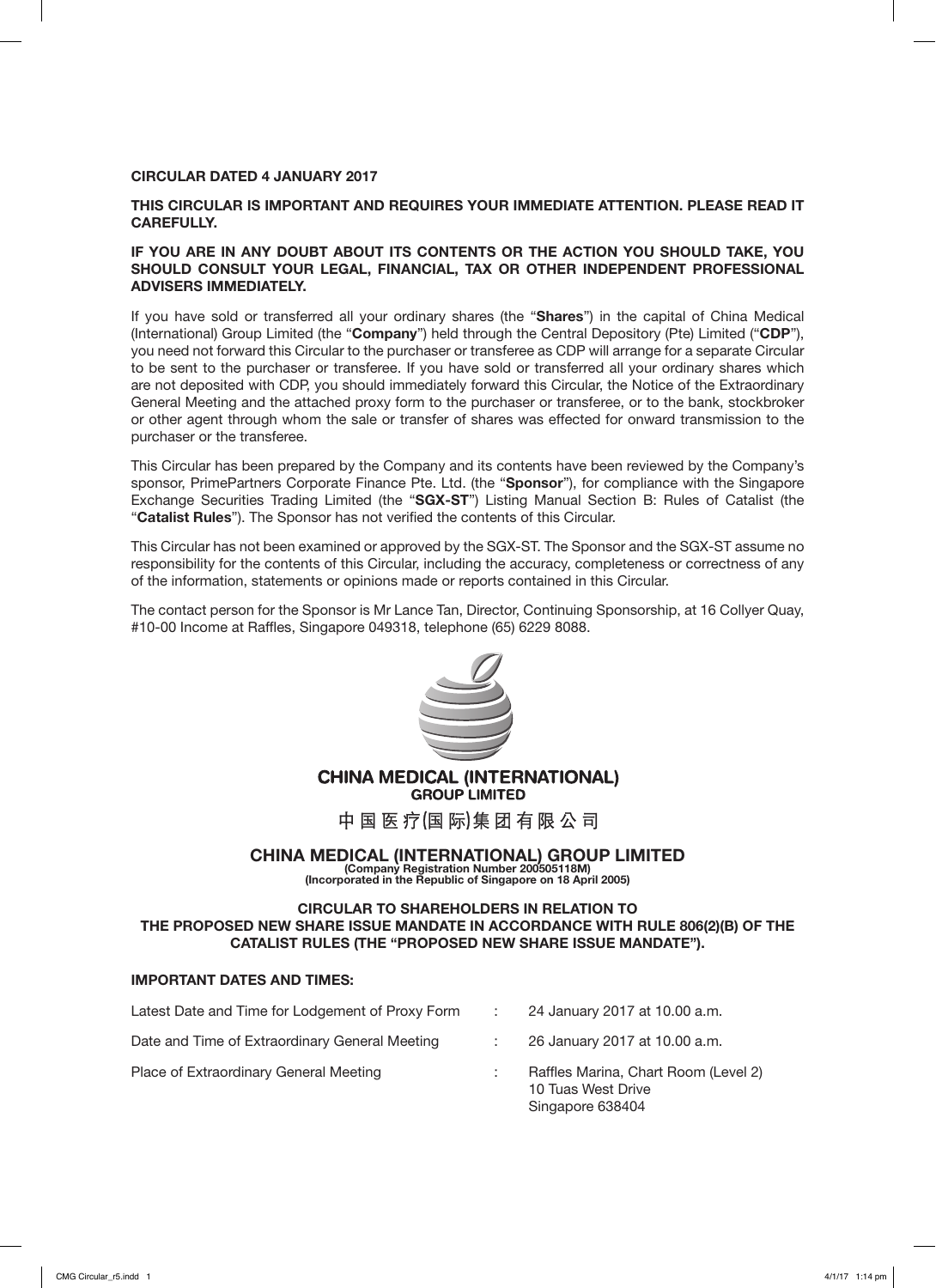# TABLE OF CONTENTS

# Page

| 3               |                   |    |
|-----------------|-------------------|----|
|                 |                   | 5  |
|                 |                   | 6  |
| $\mathbf{1}$ .  |                   | 6  |
| 2.              |                   | 6  |
| $\mathcal{B}$ . |                   | 8  |
| 4.              |                   | 8  |
| 5 <sub>1</sub>  |                   | 8  |
| 6.              |                   | 9  |
| 7.              |                   | 9  |
| 8.              |                   | 9  |
|                 |                   | 10 |
|                 | <b>PROXY FORM</b> |    |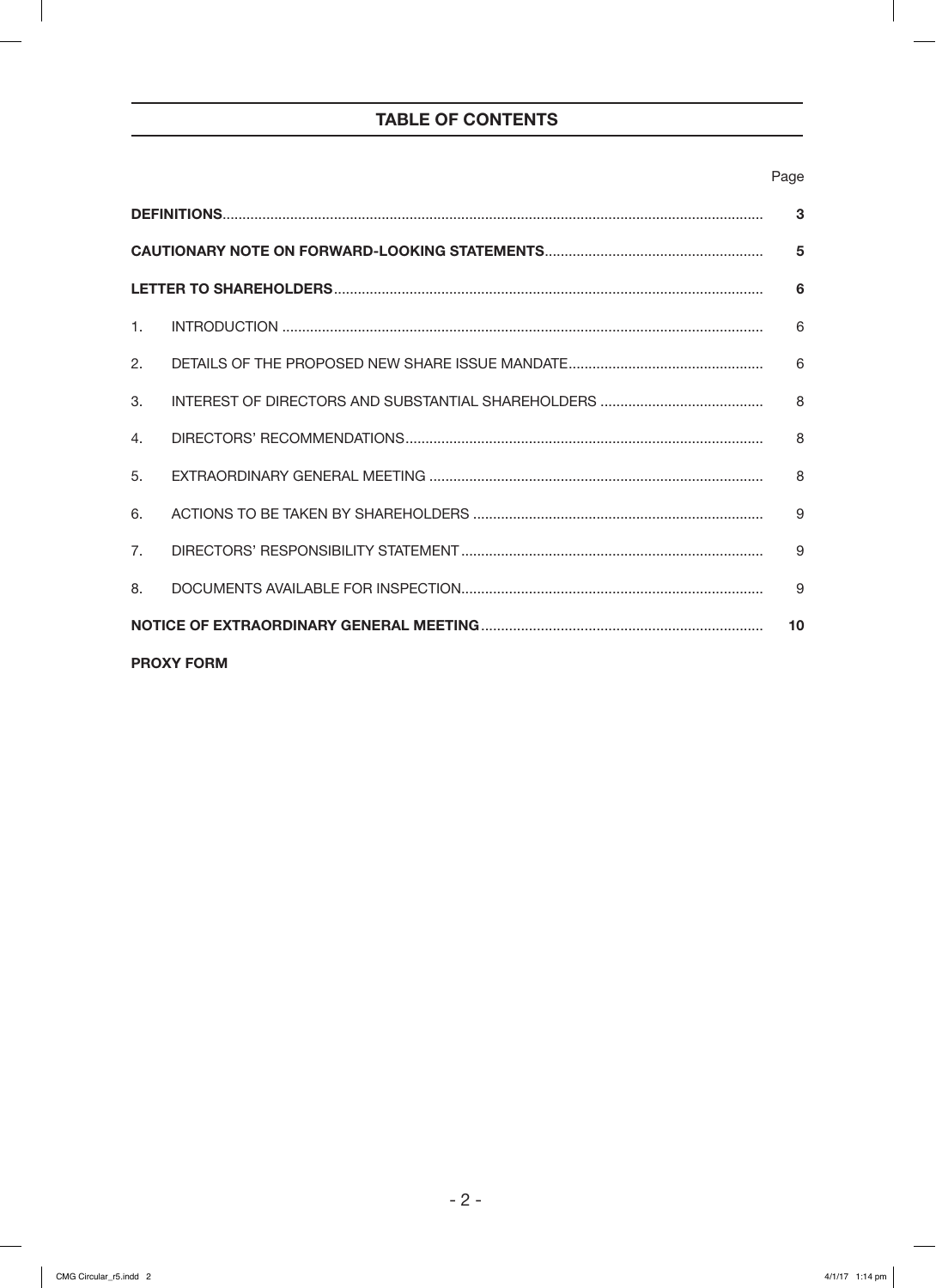# **DEFINITIONS**

In this Circular, the following definitions apply throughout unless otherwise stated:

| <b>CDP</b>                                      |    | The Central Depository (Pte) Limited                                                                                                                                                                 |
|-------------------------------------------------|----|------------------------------------------------------------------------------------------------------------------------------------------------------------------------------------------------------|
| Company                                         |    | China Medical (International) Group Limited                                                                                                                                                          |
| Group                                           | ÷. | The Company and its subsidiaries, collectively                                                                                                                                                       |
| <b>SGX-ST</b>                                   |    | Singapore Exchange Securities Trading Limited                                                                                                                                                        |
| <b>Sponsor</b>                                  |    | PrimePartners Corporate Finance Pte. Ltd.                                                                                                                                                            |
|                                                 |    |                                                                                                                                                                                                      |
| General                                         |    |                                                                                                                                                                                                      |
| <b>2016 AGM</b>                                 |    | The annual general meeting of the Company held on 20 April 2016                                                                                                                                      |
| 2016 AGM Share Issue<br><b>Mandate</b>          | ÷. | The share issue mandate granted by Shareholders at the annual<br>general meeting of the Company held on 20 April 2016 pursuant to<br>Section 161 of the Act and Rule 806(2)(a) of the Catalist Rules |
| 4Q2016 Placements                               |    | The placement exercises undertaken by the Company and which<br>were completed as set out in the Company's announcements<br>released on 2 December 2016                                               |
| <b>Act or Companies Act</b>                     |    | The Companies Act, Chapter 50 of Singapore, as may be amended,<br>modified or supplemented from time to time                                                                                         |
| <b>Board</b>                                    |    | The Board of Directors of the Company as at the Latest Practicable<br>Date                                                                                                                           |
| <b>Catalist</b>                                 |    | The sponsor-supervised listing platform of the SGX-ST                                                                                                                                                |
| <b>Catalist Rules</b>                           | ÷. | The SGX-ST Listing Manual Section B: Rules of Catalist, as amended<br>or modified from time to time                                                                                                  |
| <b>Constitution</b>                             |    | The constitution of the Company                                                                                                                                                                      |
| <b>Circular</b>                                 |    | This circular dated 4 January 2017 issued by the Company to the<br>Shareholders                                                                                                                      |
| Director(s)                                     |    | The director(s) of the Company as at the Latest Practicable Date                                                                                                                                     |
| <b>EGM</b>                                      |    | The extraordinary general meeting of the Company, notice of which is<br>set out on pages 10 to 11 of this Circular                                                                                   |
| <b>Existing Share Capital</b>                   |    | The issued share capital of the Company of 2,999,133,315 Shares as<br>at the Latest Practicable Date                                                                                                 |
| <b>FY</b>                                       |    | Financial year ended or ending 31 December                                                                                                                                                           |
| <b>Latest Practicable Date or</b><br><b>LPD</b> | ÷  | 30 December 2016 being the latest practicable date prior to the<br>printing of this Circular                                                                                                         |
| <b>Market Day</b>                               |    | A day on which the SGX-ST is open for trading in securities                                                                                                                                          |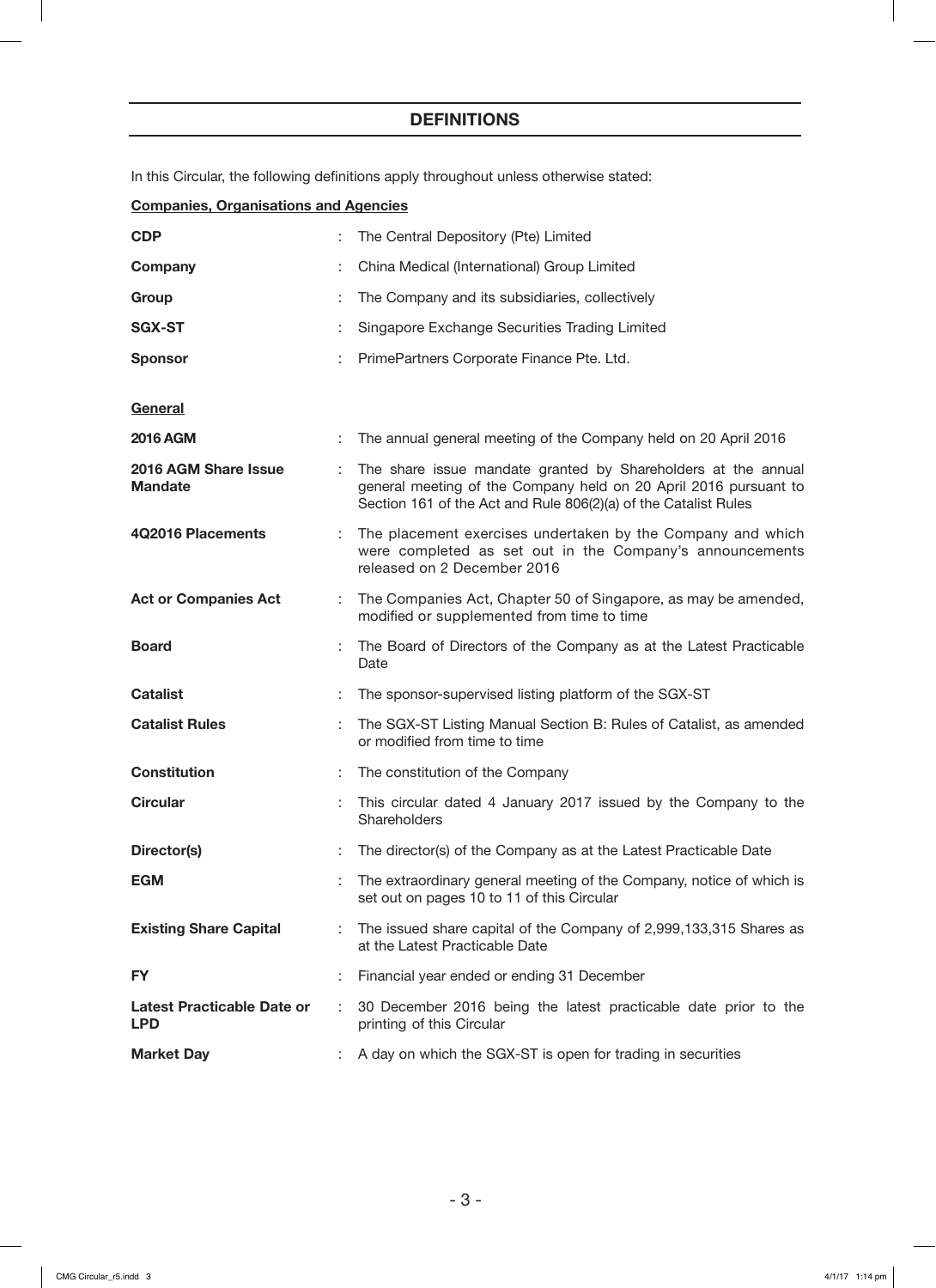# **DEFINITIONS**

| <b>Proposed New Share Issue</b><br><b>Mandate</b> | ÷ | The proposed new general share issuance mandate pursuant to Section<br>161 of the Act and Rule 806(2)(b) of the Catalist Rules, pursuant to<br>which the Directors shall be authorised to, <i>inter alia</i> , issue new Shares<br>and convertible securities, the aggregate number of which, whether<br>on a pro rata or non pro rata basis, shall not exceed one hundred per<br>cent. (100%) of the total number of issued Shares (excluding treasury<br>shares) as at the date of the 2016 AGM |
|---------------------------------------------------|---|---------------------------------------------------------------------------------------------------------------------------------------------------------------------------------------------------------------------------------------------------------------------------------------------------------------------------------------------------------------------------------------------------------------------------------------------------------------------------------------------------|
| <b>SFA</b>                                        |   | : The Securities and Futures Act (Chapter 289) of Singapore, as may be<br>amended, modified or supplemented from time to time                                                                                                                                                                                                                                                                                                                                                                     |
| <b>Special Resolution</b>                         |   | : The special resolution tabled at the EGM for the Proposed New Share<br><b>Issue Mandate</b>                                                                                                                                                                                                                                                                                                                                                                                                     |
| <b>Shares</b>                                     |   | Ordinary shares in the share capital of the Company                                                                                                                                                                                                                                                                                                                                                                                                                                               |
| <b>Shareholders</b>                               |   | Registered holders of Shares except that where the registered<br>holder is CDP, the term "Shareholders" in relation to Shares held by<br>CDP shall mean the persons named as Depositors in the Depository<br>Register maintained by CDP and whose securities accounts are<br>credited with those Shares                                                                                                                                                                                           |
| <b>Substantial Shareholder</b>                    |   | : A Shareholder who holds directly or indirectly 5% or more of the total<br>issued and voting share capital of the Company                                                                                                                                                                                                                                                                                                                                                                        |
| <b>Currencies and Units</b>                       |   |                                                                                                                                                                                                                                                                                                                                                                                                                                                                                                   |
| "S\$" and "Singapore cents"                       |   | : Singapore dollars and cents respectively, the lawful currency of the                                                                                                                                                                                                                                                                                                                                                                                                                            |

Republic of Singapore

"%" or "per cent." : Per centum or percentage

The terms "Depositor", "Depository Agent" and "Depository Register" shall have the meanings ascribed to them respectively in Section 81SF of the SFA.

The term "Subsidiary" shall have the same meaning ascribed to it in Sections 5 of the Companies Act.

Words importing the singular shall, where applicable, include the plural and *vice versa*. Words importing the masculine gender shall, where applicable, include the feminine and neuter genders and *vice versa*. References to persons shall, where applicable, include corporations.

Any reference in this Circular to any statute or enactment is a reference to that statute or enactment as for the time being amended or re-enacted. Any word or term defined under the Act, the SFA, the Catalist Rules or any statutory modification thereof and used in this Circular shall, where applicable, have the same meaning assigned to it under the Act, the SFA, the Catalist Rules or any statutory modification thereof, as the case may be, unless otherwise provided.

The headings in this Circular are inserted for convenience only and shall be ignored in construing this Circular.

Any reference to a time of day and to dates in this Circular shall be a reference to Singapore time and dates, unless otherwise stated.

Any discrepancies in figures included in this Circular between the amounts listed and their actual values are due to rounding. Accordingly, figures may have been adjusted to ensure that totals or sub-totals shown, as the case may be, reflect an arithmetic aggregation of the figures that precede them.

Any reference in this Circular to Shares being allotted to a person includes allotment to CDP for the account of that person.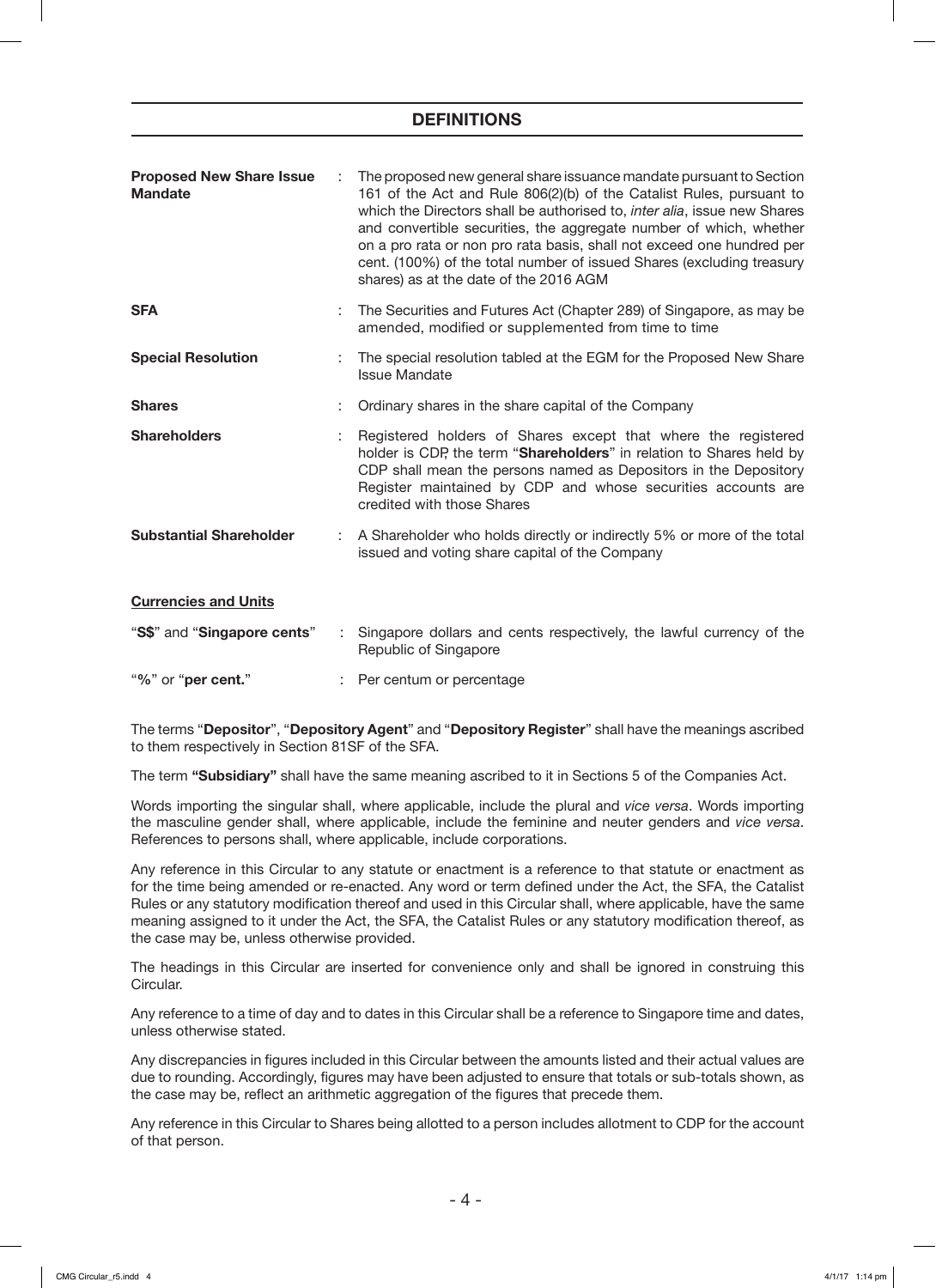# CAUTIONARY NOTE ON FORWARD-LOOKING STATEMENTS

All statements other than statements of historical facts included in this Circular are or may be forwardlooking statements. Forward-looking statements include but are not limited to those using words such as "seek", "expect", "anticipate", "estimate", "believe", "intend", "project", "plan", "strategy", "forecast" and similar expressions or future or conditional verbs such as "will", "if", "would", "should", "could", "may" and "might". However, these words are not the exclusive means of identifying forward-looking statements. These statements reflect the Company's current expectations, beliefs, hopes, intentions or strategies regarding the future and assumptions in light of currently available information. Such forward-looking statements are not guarantees of future performance or events and involve known and unknown risks and uncertainties. Accordingly, actual results may differ materially from those described in such forward-looking statements. Shareholders should not place undue reliance on such forward-looking statements, and the Company assumes no obligation to update publicly or revise any forward-looking statement.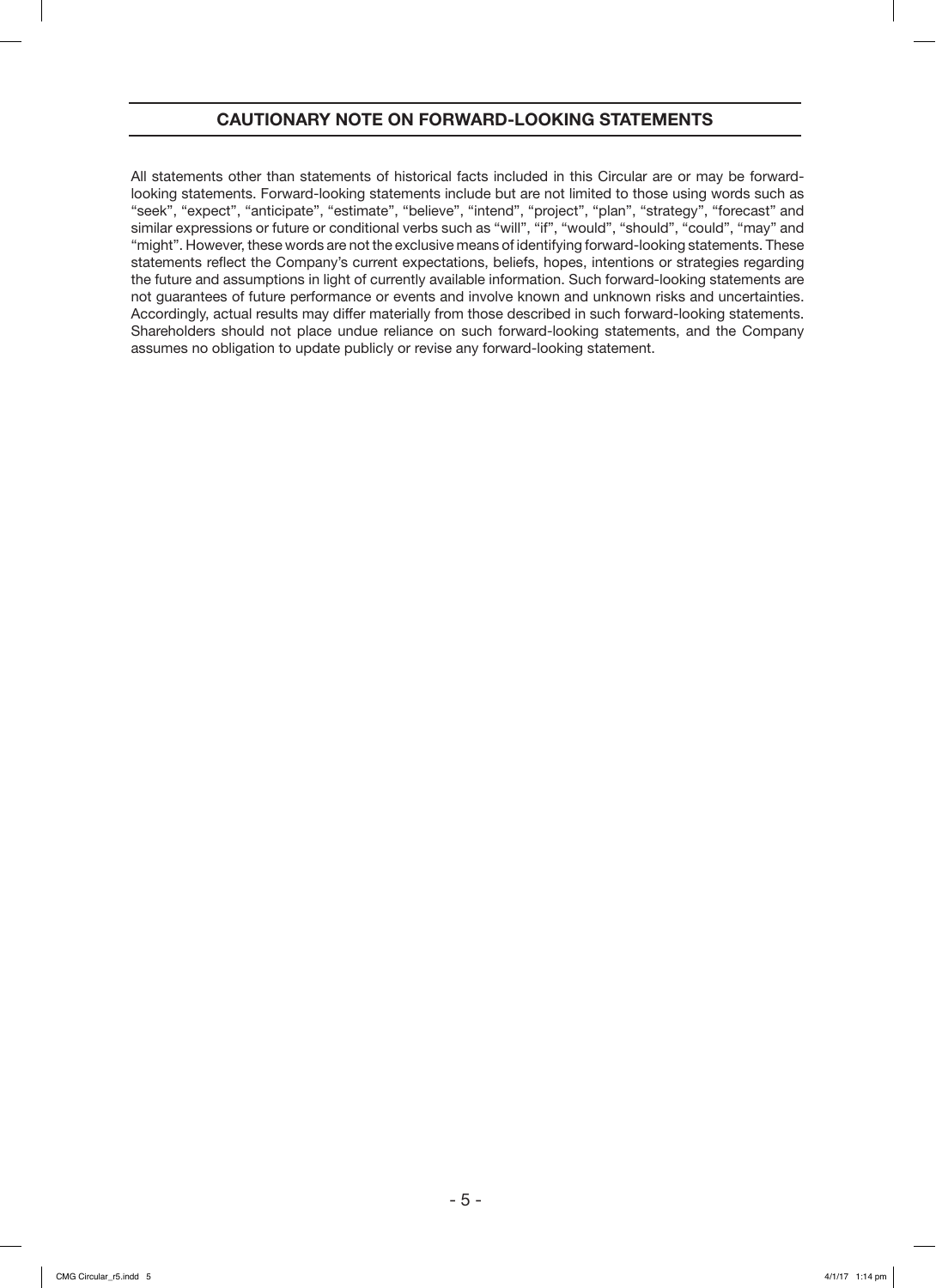# CHINA MEDICAL (INTERNATIONAL) GROUP LIMITED

(Company Registration Number 200505118M) (Incorporated in the Republic of Singapore)

Tai Kok Chuan (Executive Chairman) Hano Maeloa (Non-Executive Director) Wong Fook Choy Sunny (Lead Independent Director) Yeo Chin Tuan Daniel (Independent Director)

**Directors Contract Contract Contract Contract Contract Contract Contract Contract Contract Contract Contract Contract Contract Contract Contract Contract Contract Contract Contract Contract Contract Contract Contract Co** 

360 Orchard Road #04 – 08 International Building Singapore 238869

# 4 January 2017

# To: The Shareholders of China Medical (International) Group Limited

## Dear Sir/Madam

# 1. INTRODUCTION

The Directors are convening an EGM to be held on 26 January 2017 to seek Shareholders' approval in relation to the Proposed New Share Issue Mandate.

The purpose of this Circular is to provide Shareholders with information relating to, and to seek Shareholders' approval for the abovementioned Proposed New Share Issue Mandate to be tabled at the EGM, the notice of which is set out on pages 10 to 11 of this Circular.

The SGX-ST and the Sponsor take no responsibility for the contents of this Circular, including the accuracy, completeness or correctness of any of the information, statements or opinions made or reports contained in this Circular.

# 2. DETAILS OF THE PROPOSED NEW SHARE ISSUE MANDATE

## 2.1 The Proposed New Share Issue Mandate

The Company will be seeking Shareholders' approval at the EGM pursuant to Section 161 of the Act and Rule 806(2)(b) of the Catalist Rules for the Proposed New Share Issue Mandate to be given to the Directors to issue new Shares and convertible securities of the Company of up to 100% of the Company's issued share capital as at the date of the 2016 AGM (excluding treasury shares) with an aggregate sub-limit of 100% of the Company's issued share capital as at the date of the 2016 AGM (excluding treasury shares) for any issue of new Shares and convertible securities of the Company, not made on a *pro rata* basis to Shareholders.

The Proposed New Share Issue Mandate, if approved by Shareholders at the EGM, will be an addition and will supplement the 2016 AGM Share Issue Mandate, and shall take force and effect from the date of the EGM. For the avoidance of doubt, in the event that Shareholders do not approve the Proposed New Share Issue Mandate at the EGM, the 2016 AGM Share Issue Mandate shall continue to remain in force until the 2016 AGM Share Issue Mandate is fully utilised or until the conclusion of the next annual general meeting of the Company, or the date by which the next annual general meeting of the Company is required by the law to be held, whichever is the earlier.

The Directors wish to highlight that in the case where the issue of new Shares under the Proposed New Share Issue Mandate leads to an obligation by any single party or concert party group to make a general offer for all Shares in the Company which he/she does not already own or control, the provisions of the Singapore Code on Take-overs and Mergers and the SFA shall apply.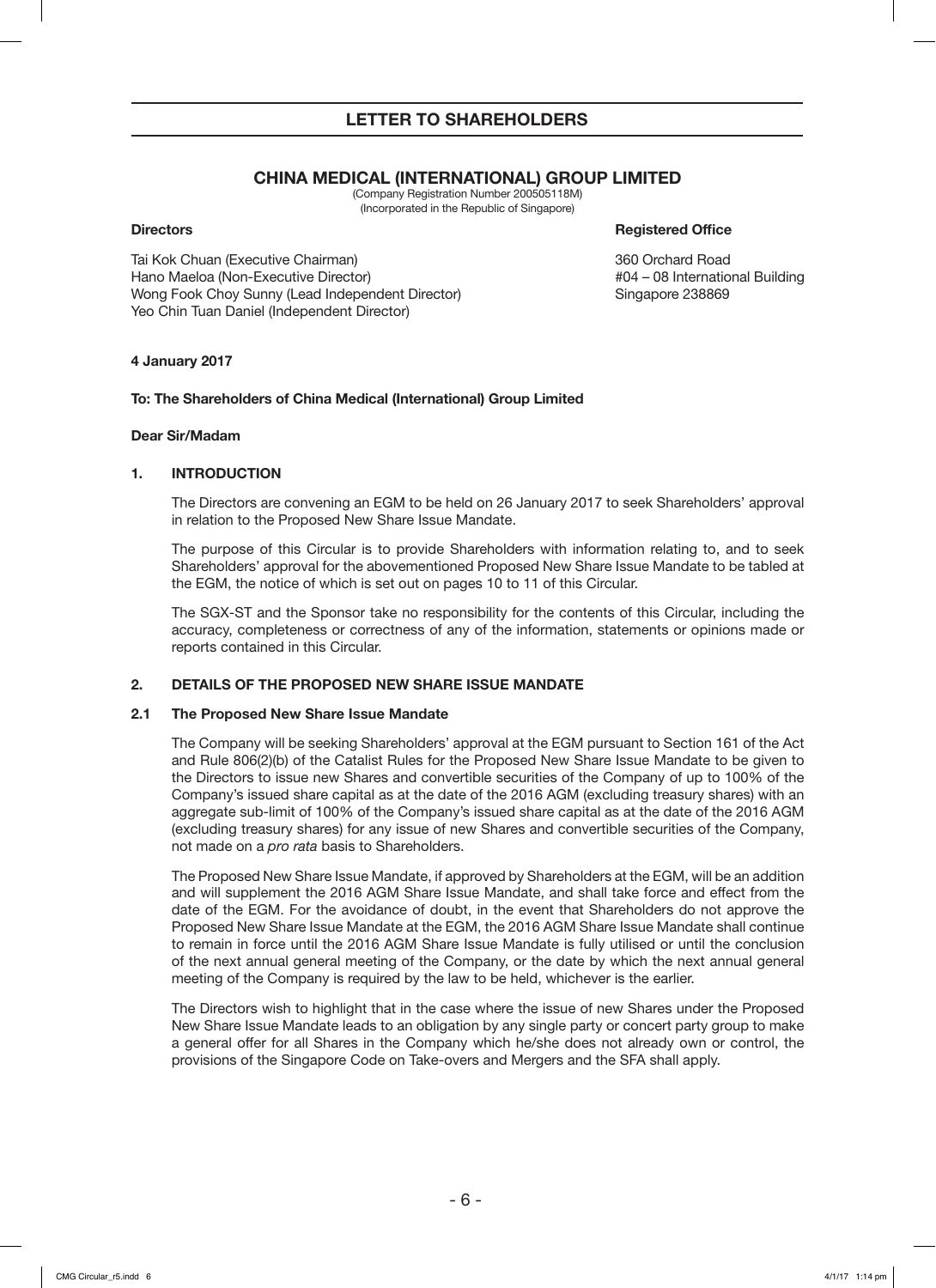# 2.2 Rationale of the Proposed New Share Issue Mandate

The amount of shares that could be issued that is not made on a *pro rata* basis based on the 2016 AGM Share Issue Mandate is 1,474,566,657. Taking into account the shares and warrants to be issued by the Company for the 4Q2016 Placements which comprise of (i) 50,000,000 ordinary shares to one (1) individual subscriber and (ii) 600,000,000 non-listed, non-transferable warrants to two (2) individual subscribers, the total balance of shares that could be issued that is not made on a *pro rata* basis to Shareholders pursuant to the 2016 AGM Share Issue Mandate is 824,566,657 as at the Latest Practicable Date.

If the Proposed New Share Issue Mandate is approved, (i) the amount of shares that could be issued that is not made on a *pro rata* basis in addition to the 2016 AGM Share Issue Mandate will be 1,474,566,658 based on the share capital of the Company as at the date of the 2016 AGM and (ii) the total number of shares that could be issued after taking into account the balance of shares pursuant to the 2016 AGM Share Issue Mandate, is 2,299,133,315.

The Directors are of the opinion that the Proposed New Share Issue Mandate will enable the Company to respond faster to business opportunities and to have greater flexibility and scope in negotiating with third parties in potential fund raising exercises or other arrangements or transactions involving the capital of the Company. In addition, when necessary, it also facilitates the development of the existing core business of the Group by providing additional working capital and/or reducing the Group's bank borrowings.

The Company may contemplate additional fund raising exercises via the placement of shares as and when the opportunity arises. In accordance with Rule 811 of the Catalist Rules, the Company will issue shares at a discount of not more than ten per cent. (10%) to the weighted average price for trades done on the SGX-ST for the full Market Day on which the placement or subscription agreement is signed. If trading in the Company's Shares is not available for a full Market Day, the weighted average price will be based on the trades done on the preceding Market Day up to the time the placement or subscription agreement is signed. The Company will make the appropriate announcements on SGXNET when necessary.

The Company will also not issue shares pursuant to the Proposed New Share Issue Mandate to any person who is a director or a substantial shareholder of the Company, or any other person falling within the categories set out in Rule 812(1) of the Catalist Rules, save for exceptions under Rule 812(3) of the Catalist Rules. In addition, the Company will not issue shares pursuant to the Proposed New Share Issue Mandate without the prior approval of Shareholders in a general meeting if such issuance would bring about a transfer of controlling interest.

# 2.3 Validity Period of the Proposed New Share Issue Mandate

The Proposed New Share Issue Mandate will be tabled for Shareholders' approval as a special resolution at the EGM. Subject to Shareholders' approval being granted, the Proposed New Share Issue Mandate will take effect from the passing of said resolution and unless revoked or varied by the Company in general meeting, shall continue in force until the earlier of the following:

- (i) the conclusion of the next annual general meeting of the Company;
- (ii) the date by which the Proposed New Share Issue Mandate is carried out to the full extent mandated; or
- (iii) the date by which the next annual general meeting of the Company is required to be held pursuant to the Constitution of the Company or any applicable laws of Singapore.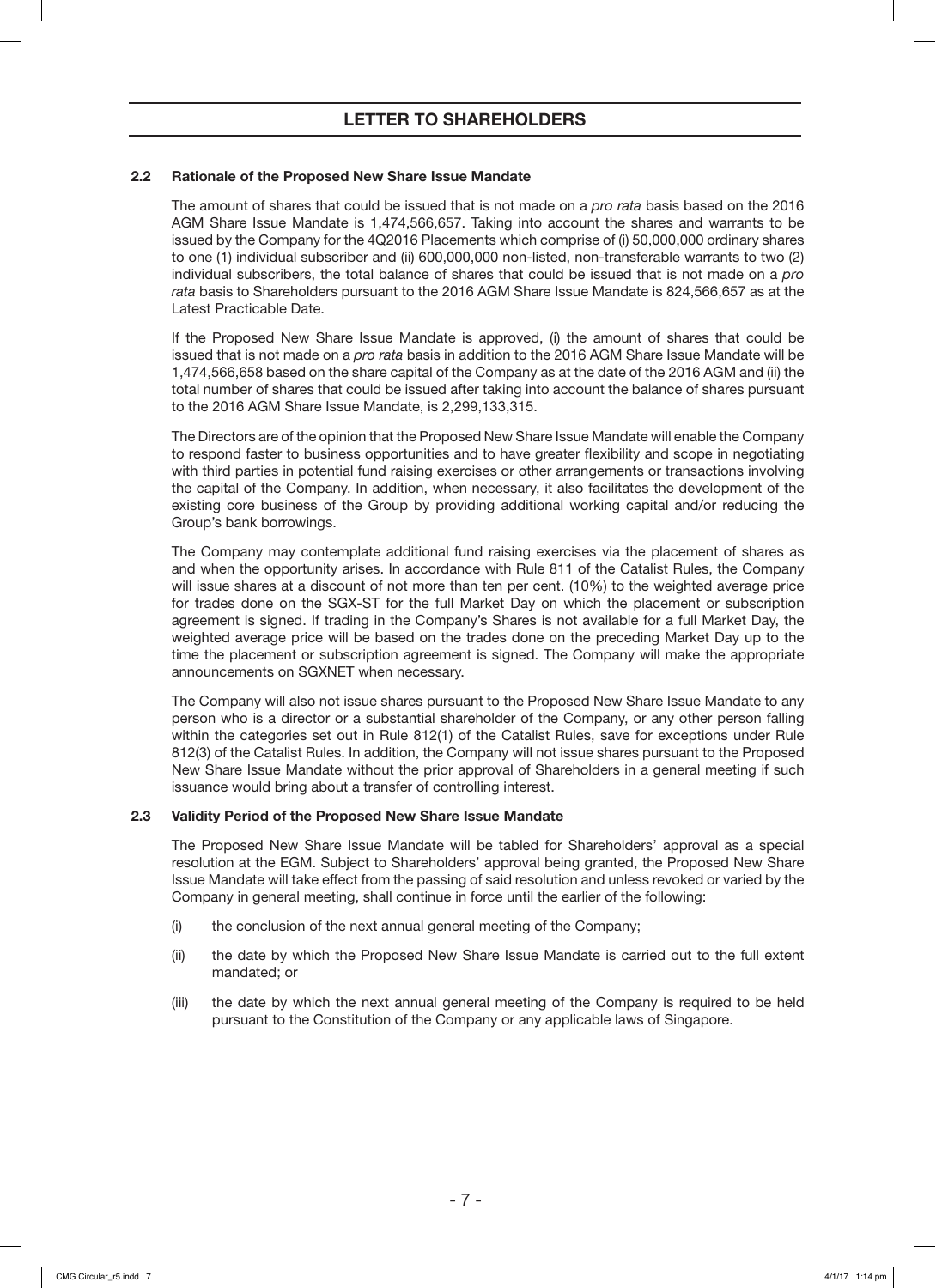# 3. INTEREST OF DIRECTORS AND SUBSTANTIAL SHAREHOLDERS

The interests of the Directors and substantial shareholders in the Company based on the Register of Directors' Shareholdings and the Register of substantial shareholders as at the Latest Practicable Date are as follows:

|                                                           | <b>Direct Interest</b> |                            | <b>Deemed Interest</b> |      | <b>Aggregate Interest</b> |                            |
|-----------------------------------------------------------|------------------------|----------------------------|------------------------|------|---------------------------|----------------------------|
|                                                           | No. of Shares          | $\frac{9}{6}$ <sup>1</sup> | No. of Shares          | $\%$ | No. of Shares             | $\frac{9}{6}$ <sup>1</sup> |
| <b>Directors</b>                                          |                        |                            |                        |      |                           |                            |
| Tai Kok Chuan <sup>2</sup>                                | 110,000,000            | 3.67                       | 20,000,000             | 0.67 | 130,000,000               | 4.33                       |
| Wong Fook Choy Sunny <sup>3</sup>                         | 600,000                | 0.02                       |                        |      | 600,000                   | 0.02                       |
| Hano Maeloa <sup>4</sup>                                  |                        |                            | 200,000,000            | 6.67 | 200,000,000               | 6.67                       |
| Yeo Chin Tuan Daniel <sup>5</sup>                         |                        |                            |                        |      |                           |                            |
|                                                           |                        |                            |                        |      |                           |                            |
| <b>Substantial Shareholders</b><br>(other than directors) |                        |                            |                        |      |                           |                            |
| Dato Dr. Choo Yeow Ming                                   | 275,000,000            | 9.17                       |                        |      | 275,000,000               | 9.17                       |
| Qiang Lin Mei                                             | 275,000,000            | 9.17                       |                        |      | 275,000,000               | 9.17                       |
| Kiow Kim Yoon                                             | 200,000,000            | 6.67                       |                        | -    | 200,000,000               | 6.67                       |
| Mdm Oei Siu Hoa<br>@Sukmawati Widjaja                     | 200,000,000            | 6.67                       |                        |      | 200,000,000               | 6.67                       |

### Notes:

(1) Based on 2,999,133,315 Shares as at the Latest Practicable Date;

(2) Mr Tai Kok Chuan has 30,000,000 options issued under the Company's Employee Share Option Scheme;

- (3) Mr Wong Fook Choy Sunny has 600,000 warrants and 20,750,000 options issued under the Company's Employee Share Option Scheme;
- (4) Mr Hano Maeloa has 30,000,000 options issued under the Company's Employee Share Option Scheme and is deemed interested in the shares held by his mother Mdm Oei Siu Hoa @ Sukmawati Widjaja; and
- (5) Mr Daniel Yeo Chin Tuan has 20,000,000 options issued under the Company's Employee Share Option Scheme.

# 4. DIRECTORS' RECOMMENDATIONS

The Directors having considered, *inter alia*, the rationale for the Proposed New Share Issue Mandate, are of the opinion that the Proposed New Share Issue Mandate is in the best interests of the Company and its Shareholders. Accordingly, the Directors recommend that the Shareholders vote in favour of the Special Resolution in relation to the Proposed New Share Issue Mandate.

## 5. EXTRAORDINARY GENERAL MEETING

The EGM, notice of which is set out on pages 10 to 11 of this Circular, will be held at Raffles Marina, Chart Room (Level 2), 10 Tuas West Drive Singapore 638404 on 26 January 2017 at 10.00 a.m. for the purpose of considering and if, thought fit, passing, with or without modifications, the Special Resolution set out in the notice of EGM.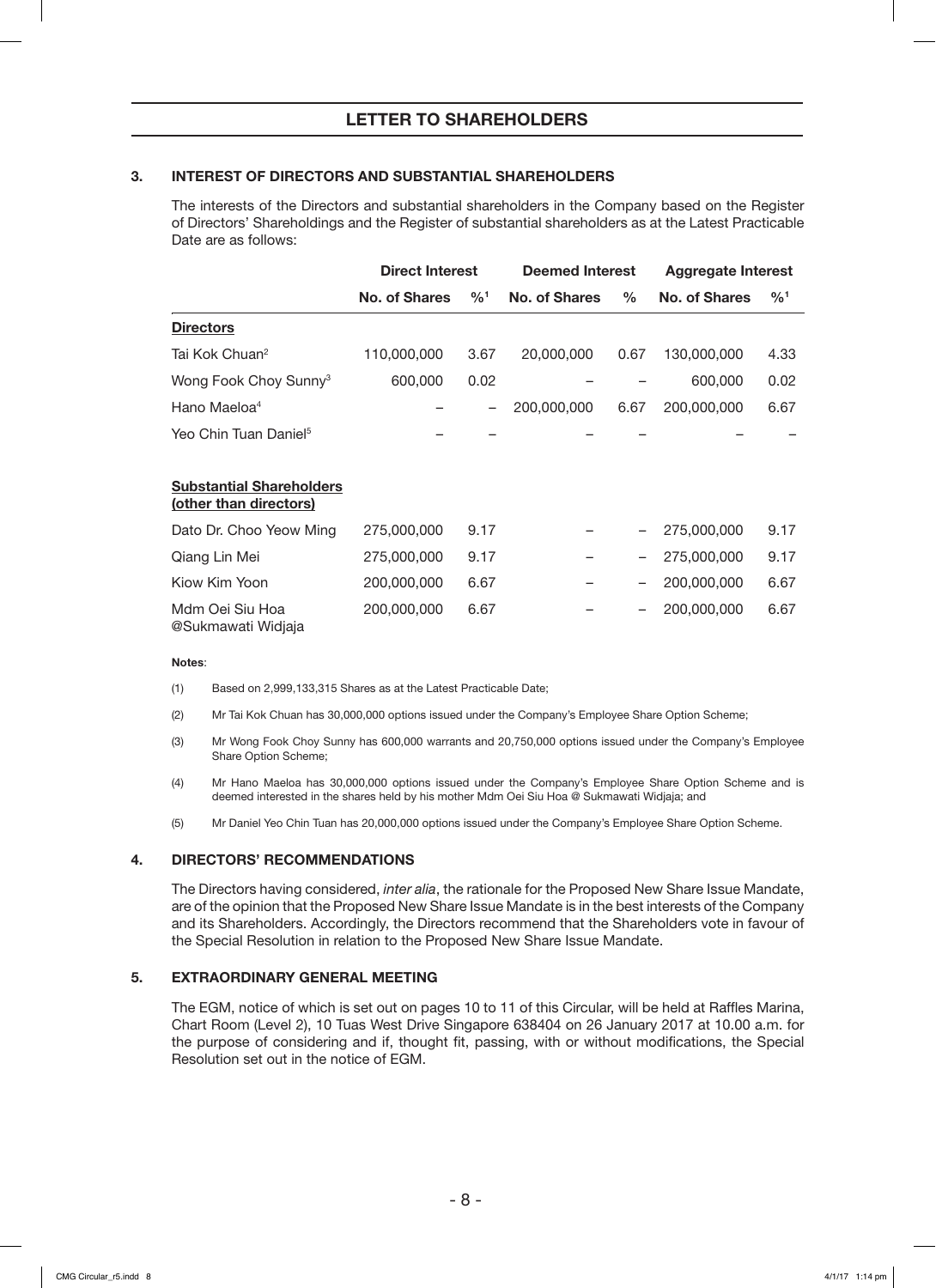# 6. ACTIONS TO BE TAKEN BY SHAREHOLDERS

Shareholders who are unable to attend the EGM and who wish to appoint a proxy or proxies to attend, speak and vote at the EGM on their behalf will find a proxy form attached to this Circular which they should complete, sign and return in accordance with the instructions printed thereon as soon as possible and in any event, so as to arrive at the registered office of the Company at 360 Orchard Road #04 – 08 International Building Singapore 238869, not less than 48 hours before the time fixed for the EGM. The completion and lodgement of a proxy form by a Shareholder does not preclude him/her from attending and voting in person at the EGM if he/she so wishes, although the appointment of the proxy shall be deemed to be revoked by such attendance.

A Depositor shall not be regarded as a member of the Company entitled to attend the EGM and to speak and vote thereat unless his/her name appears in the Depository Register maintained by CDP at least 72 hours before the EGM.

# 7. DIRECTORS' RESPONSIBILITY STATEMENT

The Directors collectively and individually accept full responsibility for the accuracy of the information given in this Circular and confirm after making all reasonable enquires that, to the best of their knowledge and belief, this Circular constitutes full and true disclosure of all material facts about the Proposed New Share Issue Mandate, the Company and its subsidiaries, and the Directors are not aware of any facts the omission of which would make any statement in this Circular misleading.

Where information in this Circular has been extracted from published or otherwise publicly available sources or obtained from a named source, the sole responsibility of the Directors has been to ensure that such information has been accurately and correctly extracted from those sources and/ or reproduced in this Circular in its proper form and context.

# 8. DOCUMENTS AVAILABLE FOR INSPECTION

Copies of the following documents are available for inspection at the registered office of the Company at 360 Orchard Road #04-08 International Building, Singapore 238869, during normal business hours from the date of this Circular up to and including the date of the EGM:

- (a) the Constitution of the Company; and
- (b) the annual report of the Company for FY2015.

Yours faithfully

For and on behalf of The Board of Directors of CHINA MEDICAL (INTERNATIONAL) GROUP LIMITED

Tai Kok Chuan Executive Chairman

4 JANUARY 2017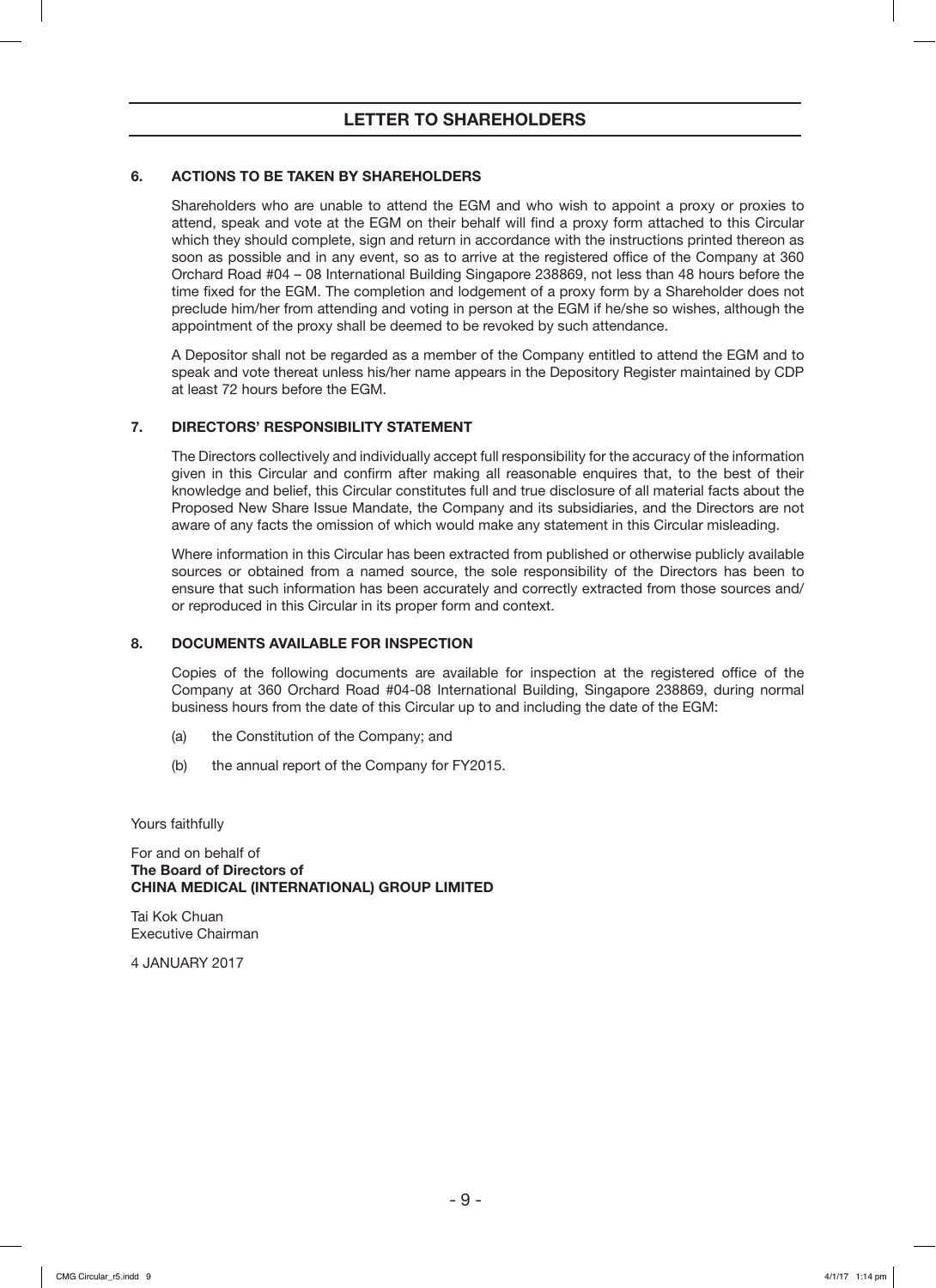# CHINA MEDICAL (INTERNATIONAL) GROUP LIMITED

(Company Registration Number 200505118M) (Incorporated in the Republic of Singapore)

*All capitalised terms used in this notice of EGM which are not defined herein shall have the same meanings ascribed to them in the circular dated 4 January 2017 to the shareholders of the Company (the "Circular").*

NOTICE IS HEREBY GIVEN that an Extraordinary General Meeting ("EGM") of China Medical (International) Group Limited (the "Company") will be held at Raffles Marina, Chart Room (Level 2), 10 Tuas West Drive Singapore 638404 on 26 January 2017 at 10.00 a.m. for the purpose of considering and, if thought fit, passing with or without modifications, the following special resolution:

# SPECIAL RESOLUTION

# PROPOSED NEW SHARE ISSUE MANDATE

That pursuant to Section 161 of the Companies Act, Chapter 50 of Singapore and Rule 806 of the Singapore Exchange Securities Trading Limited (the "SGX-ST") Listing Manual Section B: Rules of Catalist (the "Catalist Rules") the Directors of the Company be authorised and empowered to:

- (a) (i) issue shares in the Company ("Shares") whether by way of rights, bonus or otherwise; and/or
	- (ii) make or grant offers, agreements or options (collectively, "Instruments") that might or would require Shares to be issued, including but not limited to the creation and issue of (as well as adjustments to) options, warrants, debentures or other instruments convertible into shares, at any time and upon such terms and conditions and for such purposes and to such persons as the Directors of the Company may in their absolute discretion deem fit; and
- (b) (notwithstanding the authority conferred by this Special Resolution may have ceased to be in force) issue Shares in pursuance of any Instruments made or granted by the Directors of the Company while this Special Resolution was in force,

## provided that:

- (1) the aggregate number of Shares (including shares to be issued in pursuance of the Instruments, made or granted pursuant to this Special Resolution) and Instruments to be issued pursuant to this Special Resolution, whether on a pro rata or non pro rata basis, shall not exceed 100% of the total number of issued Shares (excluding treasury shares) in the capital of the Company (as calculated in accordance with sub-paragraph (2) below)
- (2) (subject to such manner of calculation as may be prescribed by the Catalist Rules) for the purpose of determining the aggregate number of Shares that may be issued under subparagraph (1) above, the percentage of issued Shares shall be based on the total number of issued Shares (excluding treasury shares) in the capital of the Company at the time of the 2016 AGM, after adjusting for:
	- (i) new Shares arising from the conversion or exercise of the Instruments or any convertible securities;
	- (ii) new Shares arising from exercising share options or vesting of share awards outstanding and subsisting at the time of the 2016 AGM; and
	- (iii) any subsequent bonus issue, consolidation or subdivision of Shares.
- (3) in exercising the authority conferred by this Special Resolution, the Company shall comply with the provisions of the Catalist Rules for the time being in force (unless such compliance has been waived by SGX-ST) and the Constitution of the Company; and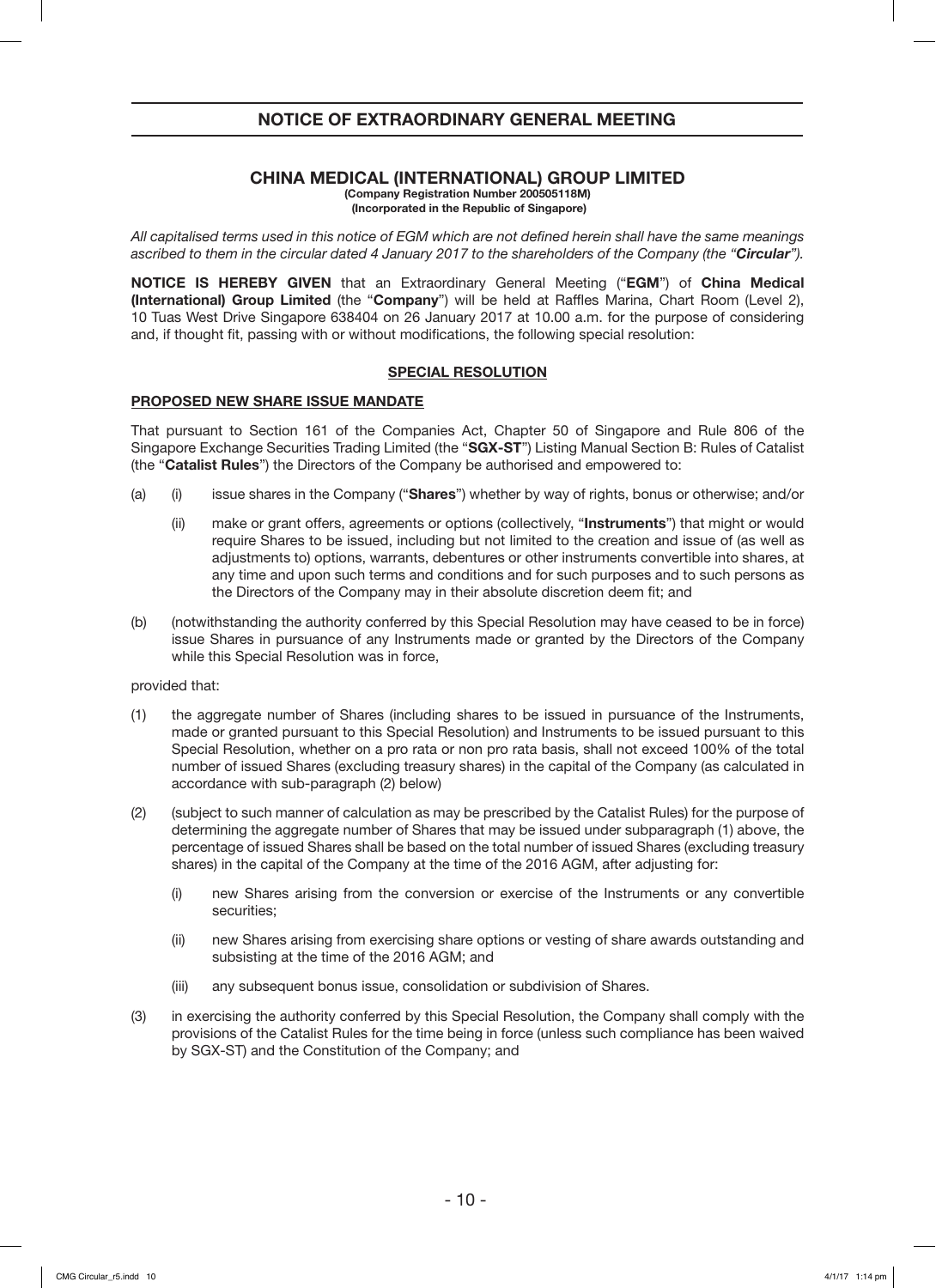# NOTICE OF EXTRAORDINARY GENERAL MEETING

(4) unless revoked or varied by the Company in a general meeting, such authority shall continue in force until (i) the conclusion of the next Annual General Meeting of the Company or (ii) the date by which the next Annual General Meeting of the Company is required by law to be held, whichever is earlier.

*Note: For the avoidance of doubt, the Proposed New Share Issue Mandate, if approved by Shareholders, will be an addition to and will supplement the 2016 AGM Share Issue Mandate. The Special Resolution, if passed, will empower the Directors from the date of the above EGM until the date of the next annual general meeting of the Company, to allot and issue Shares and/or convertible securities in the Company to existing Shareholders, whether on a pro-rata or non pro-rata basis, up to an amount not exceeding one hundred per cent. (100%) of the total number of issued Shares (excluding treasury shares) as at the date of the 2016 AGM after*  taking into account any Shares and/or convertible securities which have been issued and allotted since the 2016 AGM pursuant to the 2016 AGM Share Issue Mandate. This authority, unless previously revoked or varied at a general meeting, will expire at the *next annual general meeting of the Company or the date by which the next annual general meeting of the Company is required by law to be held, whichever is the earlier.* 

# BY ORDER OF THE BOARD

Tai Kok Chuan Executive Chairman Singapore Date: 4 January 2017

#### *Notes:*

- 1) (a) A member who is not a relevant intermediary (as defined in Section 181 of the Act) is entitled to appoint not more than two proxies to attend, speak and vote on his/her behalf at the EGM. Where a member appoints more than one proxy, he/she shall specify the proportion of his/her shares to be represented by each such proxy, failing which the nomination shall be deemed to be alternative.
	- (b) A member who is a relevant intermediary (as defined in Section 181 of the Act) is entitled to appoint more than two proxies to attend, speak and vote at the EGM, but each proxy must be appointed to exercise the rights attached to a different share or shares held by such member. Where such member's form of proxy appoints more than two proxies, the number and class of shares in relation to which each proxy has been appointed shall be specified in the form of proxy.
- 2) A member of the Company which is a corporation is entitled to appoint its authorised representative or proxy to vote on its behalf.
- 3) The instrument appointing a proxy or proxies must be under the hand of the appointor or of his/her attorney duly authorised in writing. Where the instrument appointing a proxy or proxies is executed by a corporation, it must be executed either under its seal or under the hand of an officer or attorney duly authorised.
- 4) The instrument appointing the proxy must be deposited at the registered office of the Company at 360 Orchard Road #04-08 International Building Singapore 238869 not less than forty-eight (48) hours before the time appointed for the meeting.

### Personal Data Privacy:

By submitting an instrument appointing a proxy(ies) and/or representative(s) to attend, speak and vote at the EGM and/or any adjournment thereof, a member of the Company:

- (i) consents to the collection, use and disclosure of the member's personal data by the Company (or its agents) for the purpose of the processing and administration by the Company (or its agents) of proxies and representatives appointed for the EGM (including any adjournment thereof) and the preparation and compilation of the attendance lists, minutes and other documents relating to the EGM (including any adjournment thereof), and in order for the Company (or its agents) to comply with any applicable laws, listing rules, regulations and/or guidelines (collectively, the "Purposes");
- (ii) warrants that where the member discloses the personal data of the member's proxy(ies) and/or representative(s) to the Company (or its agents), the member has obtained the prior consent of such proxy(ies) and/or representative(s) for the collection, use and disclosure by the Company (or its agents) of the personal data of such proxy(ies) and/or representative(s) for the Purposes; and
- (iii) agrees that the member will indemnify the Company in respect of any penalties, liabilities, claims, demands, losses and damages as a result of the member's breach of warranty.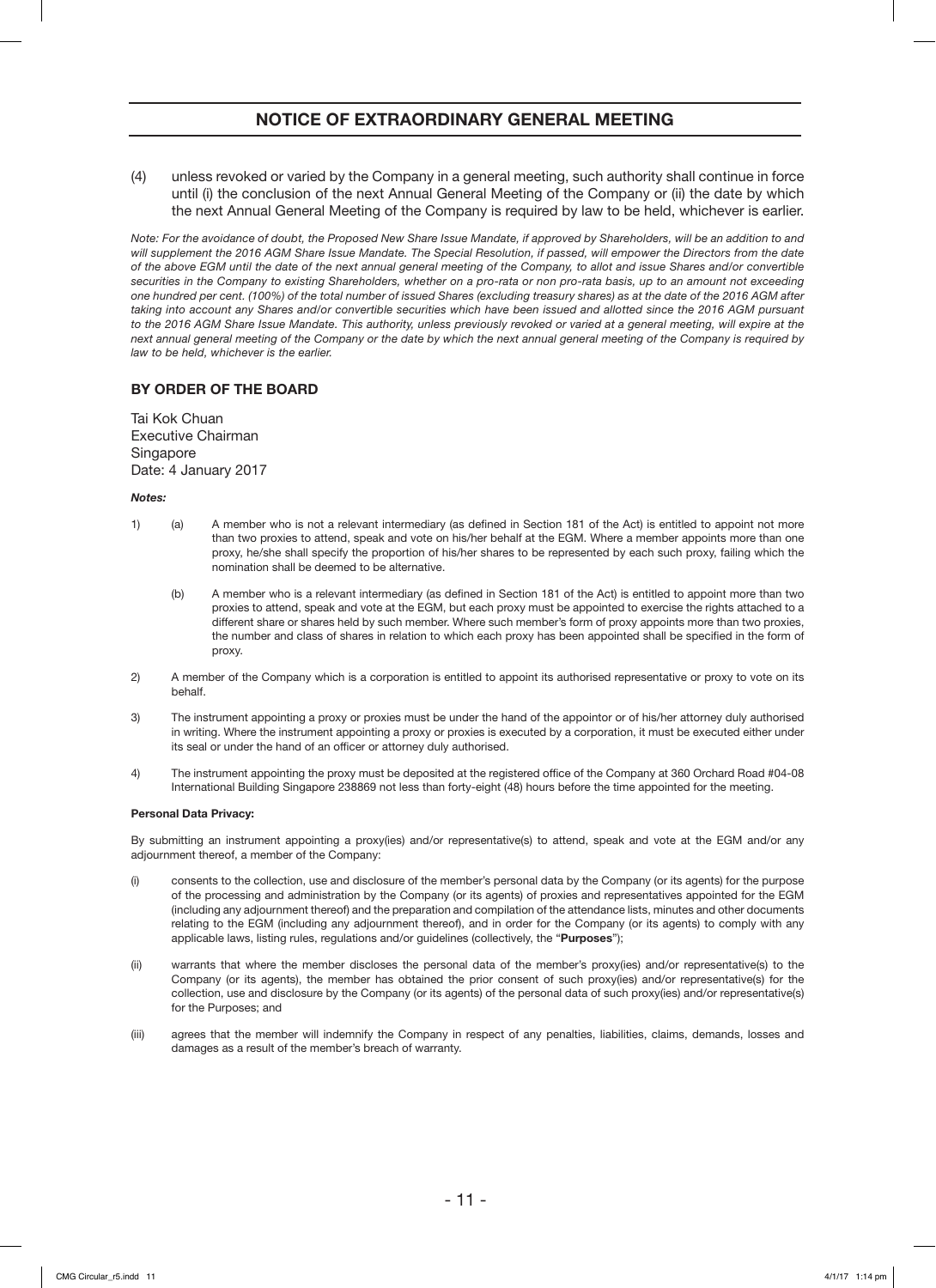*This page has been intentionally left blank.*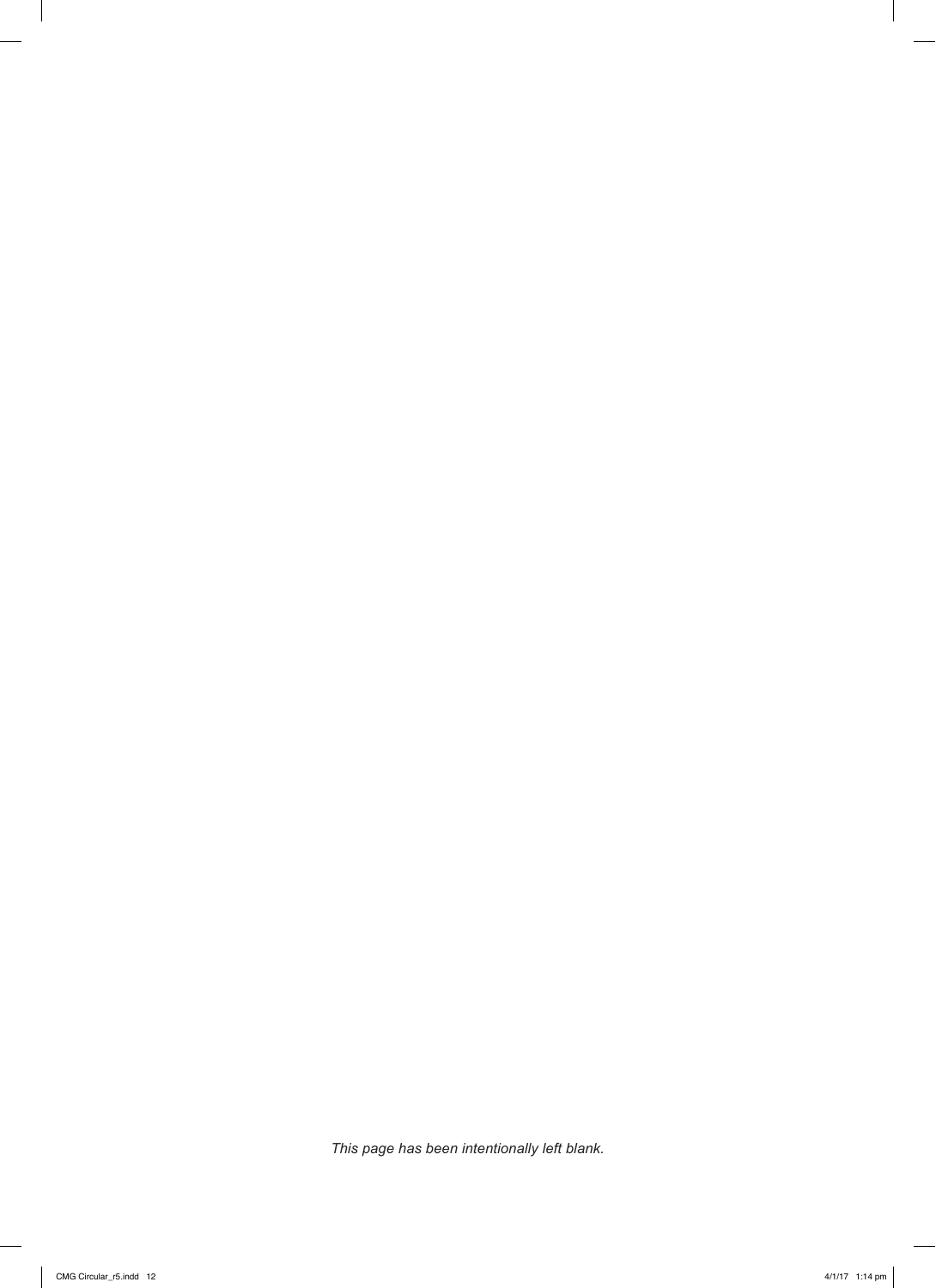# CHINA MEDICAL (INTERNATIONAL) GROUP LIMITED

Company Registration Number 200505118M (Incorporated in the Republic of Singapore)

# PROXY FORM

(Please Read Notes Overleaf Before Completing This Proxy Form)

## IMPORTANT: FOR CPF INVESTORS ONLY

- 1 For investors who have used their CPF monies to buy the Company's shares, this Circular is sent to them at the request of their CPF Approved Nominees solely FOR INFORMATION ONLY.
- 2 This Proxy Form is not valid for use by CPF investors and shall be ineffective for all intents and purposes if used or purported to be used by them.

I/We (Name)

of (Address)

being a \*member/members of China Medical (International) Group Limited (the "Company") hereby appoint:

| <b>Name</b> | <b>Address</b> | *NRIC/Passport<br>No. | <b>Proportion of</b><br>Shareholdings (%) |
|-------------|----------------|-----------------------|-------------------------------------------|
|             |                |                       |                                           |

## \*and/or

✂

| <b>Name</b> | <b>Address</b> |  | *NRIC/Passport<br><b>Proportion of</b><br>Shareholdings (%) |  |
|-------------|----------------|--|-------------------------------------------------------------|--|
|             |                |  |                                                             |  |

or failing \*him/her/them, the Chairman of the Extraordinary General Meeting (the "EGM") of the Company as \*my/our \*proxy/proxies to vote for \*me/us on \*my/our behalf, and if necessary, to demand a poll at the EGM of the Company to be held at Raffles Marina, Chart Room (Level 2), 10 Tuas West Drive Singapore 638404 on 26 January 2017 at 10.00 a.m. and at any adjournment thereof. \*I/We direct \*my/our \*proxy/ proxies to vote for or against the Special Resolution to be proposed at the EGM as indicated hereunder with an "X" in the spaces provided hereunder. If no specific directions as to voting are given, the \*proxy/ proxies will vote or abstain from voting at \*his/her/their discretion.

\* Please delete as appropriate.

| No.   As Special Resolution                     | <b>For</b> | Against |
|-------------------------------------------------|------------|---------|
| To approve the Proposed New Share Issue Mandate |            |         |

Please indicate your vote "For" or "Against" with an "X" within the box provided if you wish to exercise all your votes. Alternatively, please indicate the number of votes as appropriate

Dated this \_\_\_\_ day of \_\_\_\_\_\_\_\_\_\_\_ 2017.

| <b>Total No. of Shares</b> | No. of Shares |
|----------------------------|---------------|
| In CDP Register            |               |
| In Register of Members     |               |

Signature of Shareholder(s) or Common Seal of Corporate Shareholder

*All capitalised terms used in this Proxy Form which are not defined herein shall, unless the context otherwise requires, have the same meanings ascribed to them in the Company's Circular to Shareholders dated 4 January 2017 (including supplements and modifications thereto).*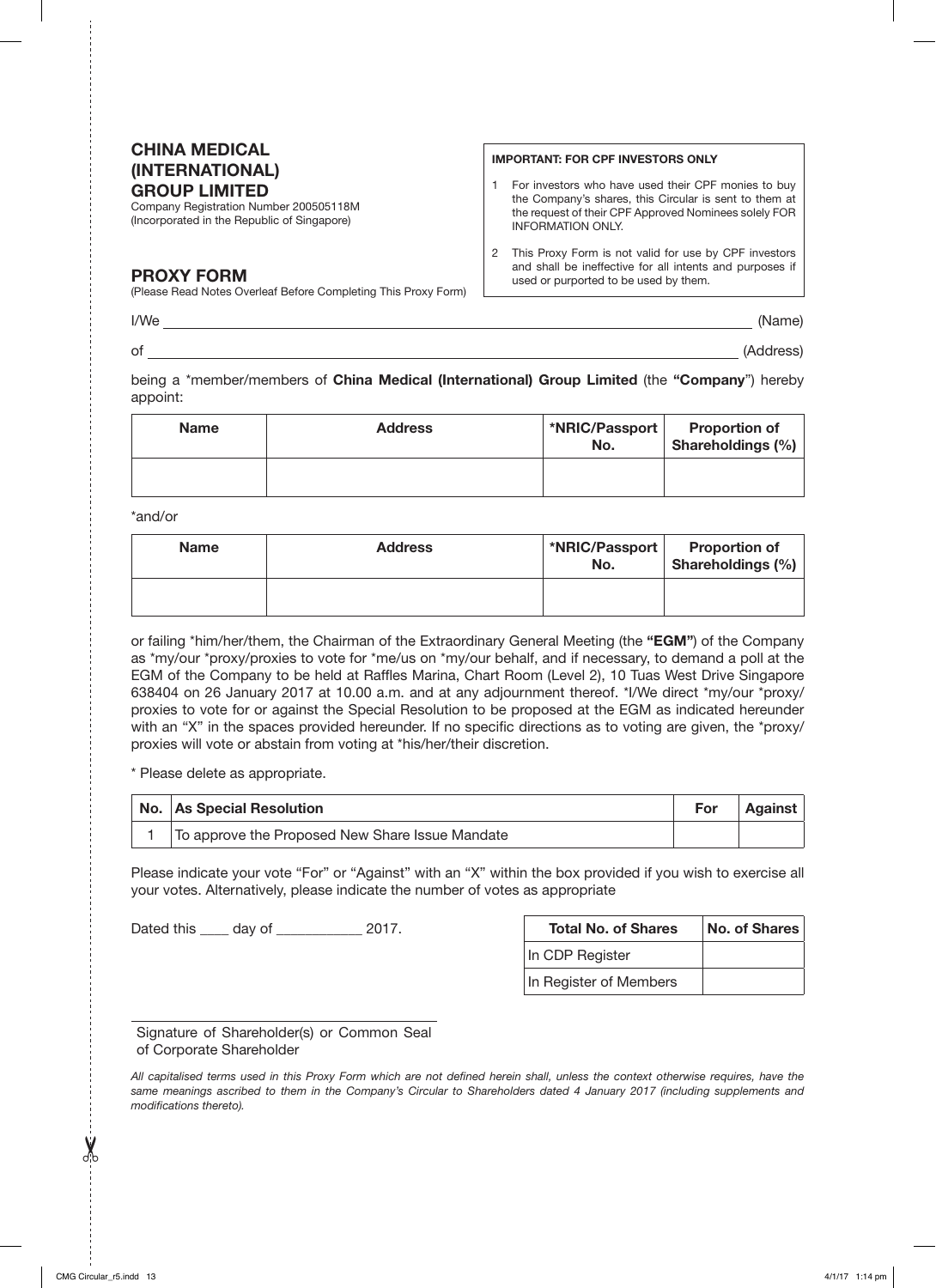#### Notes:

- 1 Please insert the total number of shares held by you. If you have shares entered against your name in the Depository Register (as defined in Section 81SF of the Securities and Futures Act, Cap. 289), you should insert that number. If you have shares registered in your name in the Register of Members of the Company, you should insert that number. If you have shares entered against your name in the Depository Register and shares registered in your name in the Register of Members, you should insert the aggregate number. If no number is inserted, this form of proxy will be deemed to relate to all the shares held by you.
- 2 (a) A member who is not a relevant intermediary (as defined in Section 181 of the Companies Act, Cap. 50) is entitled to appoint not more than two proxies to attend, speak and vote on his/her behalf at the EGM. Where a member appoints more than one proxy, he/she shall specify the proportion of his/her shares to be represented by each such proxy, failing which the nomination shall be deemed to be alternative.
	- (b) A member who is a relevant intermediary is entitled to appoint more than two proxies to attend, speak and vote at the EGM, but each proxy must be appointed to exercise the rights attached to a different share or shares held by such member. Where such member's form of proxy appoints more than two proxies, the number and class of shares in relation to which each proxy has been appointed shall be specified in the form of proxy.
- 3 A proxy need not be a member of the Company.
- 4. The instrument appointing a proxy or proxies must be deposited at the registered office of the Company at 360 Orchard Road #04-08 International Building Singapore 238869 not less than forty-eight (48) hours before the time appointed for the EGM.
- 5 The instrument appointing a proxy or proxies must be under the hand of the appointor or his attorney duly authorised in writing. Where the instrument appointing a proxy or proxies is executed by a corporation, it must be executed under its common seal or under the hand of its attorney or a duly authorised officer.
- 6 Where an instrument appointing a proxy or proxies is signed on behalf of the appointor by an attorney, the letter or power of attorney or a duly certified copy thereof must (failing previous registration with the Company) be lodged with the instrument of proxy, failing which the instrument may be treated as invalid.
- 7 A corporation that is a member may authorise by resolution of its directors or other governing body, such person as it thinks fit to act as its representative at the meeting, in accordance with Section 179 of the Companies Act (Cap. 50).
- 8 The submission of an instrument or form appointing a proxy by a shareholder does not preclude him from attending and voting in person at the EGM if he so wishes.
- 9 The Company shall be entitled to reject an instrument of proxy which is incomplete, improperly completed, illegible or where the true intentions of the appointor are not ascertainable from the instructions of the appointor specified on the instrument of proxy. In addition, in the case of shares entered in the Depository Register, the Company may reject an instrument of proxy if the member, being the appointor, is not shown to have shares against his name in the Depository Register as at seventytwo (72) hours before the time appointed for holding the meeting, as certified by The Central Depository (Pte) Limited to the Company.

#### Personal Data Privacy:

By submitting a proxy form appointing a proxy(ies) and/or representative(s) to attend, speak and vote at the EGM and/or any adjournment thereof, a member of the Company (i) consents to the collection, use and disclosure of the member's personal data by the Company (or its agents) for the purpose of the processing and administration by the Company (or its agents) of proxies and representatives appointed for the EGM (including any adjournment thereof) and the preparation and compilation of the attendance lists, proxy lists, minutes and other documents relating to the EGM (including any adjournment thereof), and in order for the Company (or its agents) to comply with any applicable laws, listing rules, regulations and/or guidelines (collectively, the "Purposes"), (ii) warrants that where the member discloses the personal data of the member's proxy(ies) and/or representative(s) to the Company (or its agents), the member has obtained the prior consent of such proxy(ies) and/or representative(s) for the collection, use and disclosure by the Company (or its agents) of the personal data of such proxy(ies) and/or representative(s) for the Purposes, and (iii) agrees that the member will indemnify the Company in respect of any penalties, liabilities, claims, demands, losses and damages as a result of the member's breach of warranty.